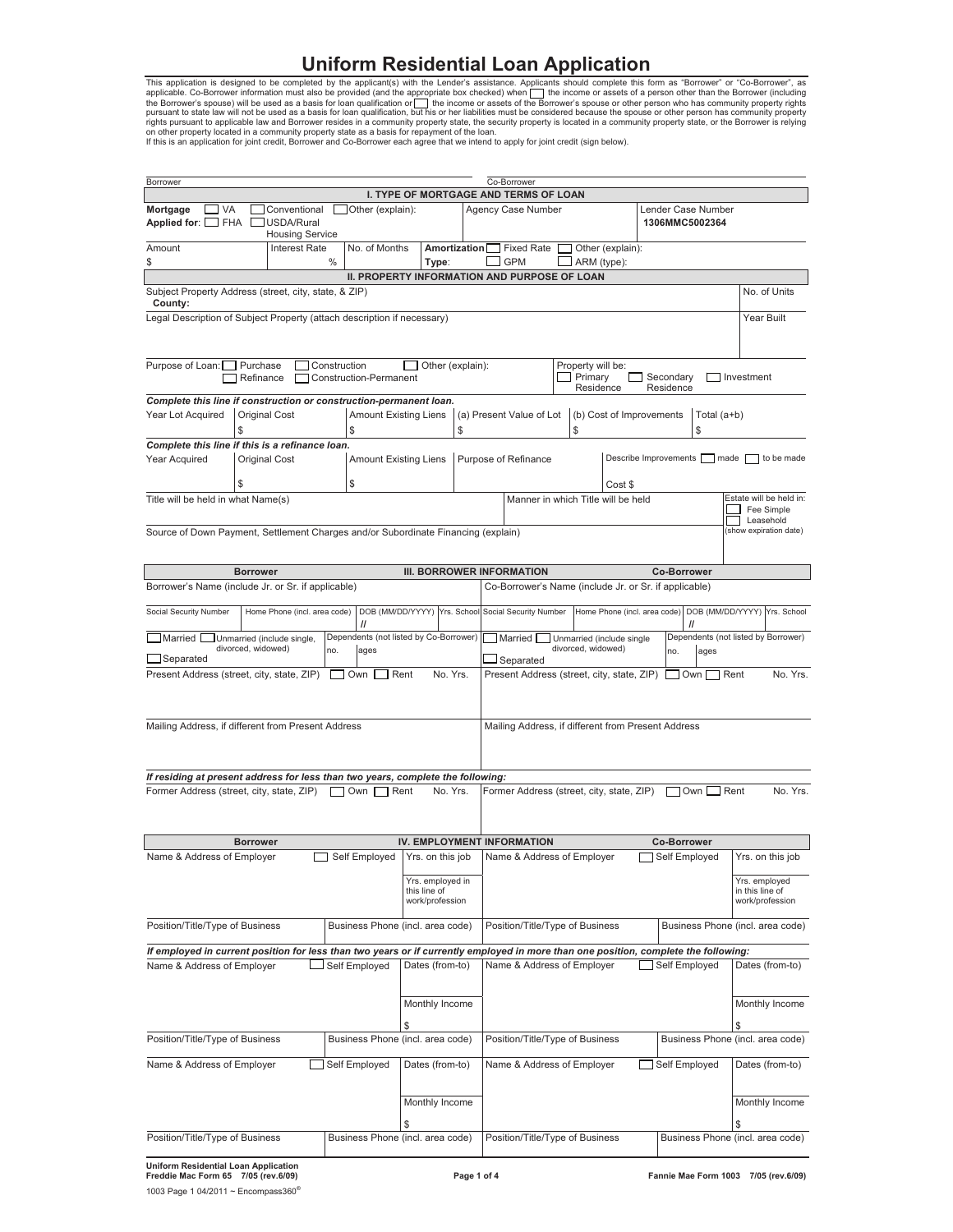| V. MONTHLY INCOME AND COMBINED HOUSING EXPENSE INFORMATION                                                                    |                 |                    |       |                                                   |         |          |  |  |
|-------------------------------------------------------------------------------------------------------------------------------|-----------------|--------------------|-------|---------------------------------------------------|---------|----------|--|--|
| <b>Gross Monthly</b><br>Income                                                                                                | <b>Borrower</b> | <b>Co-Borrower</b> | Total | <b>Combined Monthly</b><br><b>Housing Expense</b> | Present | Proposed |  |  |
| Base Empl. Income*                                                                                                            |                 |                    |       | Rent                                              |         |          |  |  |
| Overtime                                                                                                                      |                 |                    |       | First Mortgage (P&I)                              |         |          |  |  |
| <b>Bonuses</b>                                                                                                                |                 |                    |       | Other Financing (P&I)                             |         |          |  |  |
| Commissions                                                                                                                   |                 |                    |       | <b>Hazard Insurance</b>                           |         |          |  |  |
| Dividends/Interest                                                                                                            |                 |                    |       | Real Estate Taxes                                 |         |          |  |  |
| Net Rental Income                                                                                                             |                 |                    |       | Mortgage Insurance                                |         |          |  |  |
| Other (before completing,<br>see the notice in "describe                                                                      |                 |                    |       | Homeowner Assn, Dues                              |         |          |  |  |
| other income," below)                                                                                                         |                 |                    |       | Other:                                            |         |          |  |  |
| Total                                                                                                                         |                 |                    |       | <b>Total</b>                                      |         |          |  |  |
| * Solf Employed Persouar(s) may be required to provide additional decumentation such as tax returns and financial statements. |                 |                    |       |                                                   |         |          |  |  |

**Ioyed Borrower(s) may be required to provide a** 

Described Other Income No*tice:* Alimony, child support, or separate maintenance income need not be revealed if the<br>.Borrower (B) or Co-Borrower (C) does not choose to have it considered for repaying this loan

| B/C | <b>Monthly Amount</b> |
|-----|-----------------------|
|     |                       |
|     |                       |
|     |                       |

## **VI. ASSETS AND LIABILITIES**

This Statement and any applicable supporting schedules may be completed jointly by both married and unmarried Co-Borrowers if their assets and liabilities are sufficiently<br>joined so that the Statement can be meaningfully

| <b>ASSETS</b><br>Description<br>Cash deposit toward purchase held by:        | <b>Cash or Market</b><br>Value | Liabilities and Pledged Assets. List the creditor's name, address and account number for all<br>outstanding debts, including automobile loans, revolving charge accounts, real estate loans, alimony,<br>child support, stock pledges, etc. Use continuation sheet, if necessary. Indicate by (*) those liabilities |                                                    |                       |  |  |
|------------------------------------------------------------------------------|--------------------------------|---------------------------------------------------------------------------------------------------------------------------------------------------------------------------------------------------------------------------------------------------------------------------------------------------------------------|----------------------------------------------------|-----------------------|--|--|
|                                                                              |                                | which will be satisfied upon sale of real estate owned or upon refinancing of the subject property.                                                                                                                                                                                                                 |                                                    |                       |  |  |
|                                                                              |                                | <b>LIABILITIES</b>                                                                                                                                                                                                                                                                                                  | <b>Monthly Payment &amp;</b><br>Months Left to Pay | <b>Unpaid Balance</b> |  |  |
| List checking and savings accounts below                                     |                                | Name and address of Company                                                                                                                                                                                                                                                                                         | \$ Payment/Months                                  |                       |  |  |
| Name and address of Bank, S&L, or Credit Union                               |                                |                                                                                                                                                                                                                                                                                                                     |                                                    |                       |  |  |
|                                                                              |                                | Acct. no.                                                                                                                                                                                                                                                                                                           |                                                    |                       |  |  |
| Acct. no.                                                                    |                                | Name and address of Company                                                                                                                                                                                                                                                                                         | \$ Payment/Months                                  | \$                    |  |  |
| Name and address of Bank, S&L, or Credit Union                               |                                | Acct. no.                                                                                                                                                                                                                                                                                                           |                                                    |                       |  |  |
| Acct. no.                                                                    |                                | Name and address of Company                                                                                                                                                                                                                                                                                         | \$ Payment/Months                                  | l\$                   |  |  |
| Name and address of Bank, S&L, or Credit Union                               |                                |                                                                                                                                                                                                                                                                                                                     |                                                    |                       |  |  |
|                                                                              |                                | Acct. no.                                                                                                                                                                                                                                                                                                           |                                                    |                       |  |  |
| Acct. no.                                                                    |                                | Name and address of Company                                                                                                                                                                                                                                                                                         | \$ Payment/Months                                  | \$                    |  |  |
| Acct. no.                                                                    |                                | Acct. no.<br>Name and address of Company                                                                                                                                                                                                                                                                            | \$ Payment/Months                                  | \$                    |  |  |
| Stocks & Bonds (Company name/number<br>& description)                        | \$                             |                                                                                                                                                                                                                                                                                                                     |                                                    |                       |  |  |
|                                                                              |                                | Acct. no.                                                                                                                                                                                                                                                                                                           |                                                    | \$                    |  |  |
| Life insurance net cash value                                                |                                | Name and address of Company                                                                                                                                                                                                                                                                                         | \$ Payment/Months                                  |                       |  |  |
| Face amount: \$                                                              |                                |                                                                                                                                                                                                                                                                                                                     |                                                    |                       |  |  |
| <b>Subtotal Liquid Assets</b>                                                |                                |                                                                                                                                                                                                                                                                                                                     |                                                    |                       |  |  |
|                                                                              |                                | Acct. no.                                                                                                                                                                                                                                                                                                           |                                                    |                       |  |  |
| Real estate owned (enter market value<br>from schedule of real estate owned) |                                | Name and address of Company                                                                                                                                                                                                                                                                                         | \$ Payment/Months                                  |                       |  |  |
| Vested interest in retirement fund                                           |                                |                                                                                                                                                                                                                                                                                                                     |                                                    |                       |  |  |
| Net worth of business(es) owned<br>(attach financial statement)              |                                |                                                                                                                                                                                                                                                                                                                     |                                                    |                       |  |  |
| Automobiles owned (make and year)                                            |                                | Acct. no.                                                                                                                                                                                                                                                                                                           |                                                    |                       |  |  |
|                                                                              |                                | Alimony/Child Support/Separate Maintenance<br>Payments Owed to:                                                                                                                                                                                                                                                     | \$                                                 |                       |  |  |
| Other Assets (itemize)                                                       |                                |                                                                                                                                                                                                                                                                                                                     |                                                    |                       |  |  |
|                                                                              |                                | Job-Related Expense (child care, union dues, etc.)                                                                                                                                                                                                                                                                  | \$                                                 |                       |  |  |
|                                                                              |                                | <b>Total Monthly Payments</b>                                                                                                                                                                                                                                                                                       |                                                    |                       |  |  |
| Total Assets a.                                                              |                                | <b>Net Worth</b><br>\$<br>(a minus b)                                                                                                                                                                                                                                                                               | <b>Total Liabilities b.</b>                        | I\$                   |  |  |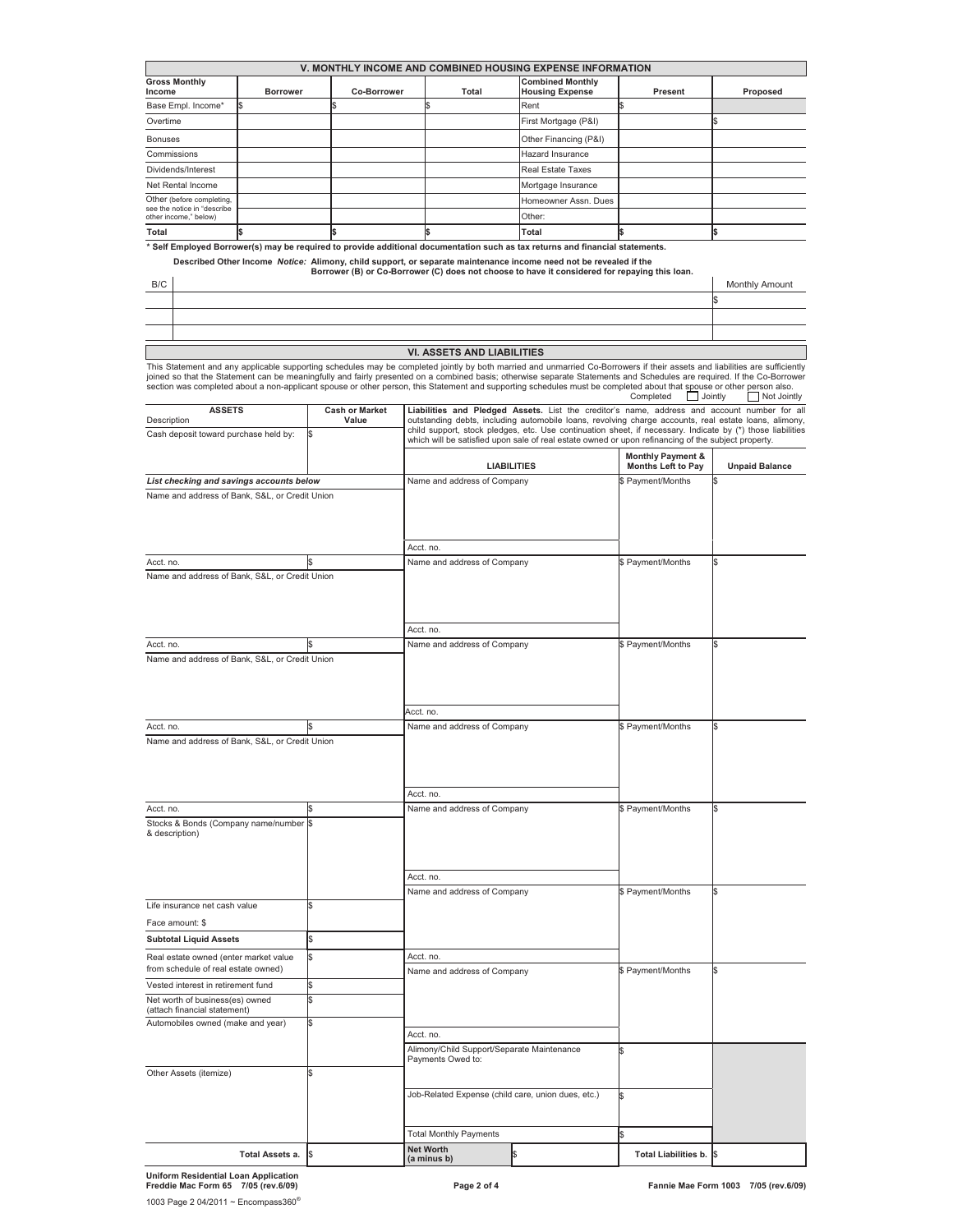| VI. ASSETS AND LIABILITIES (cont.)                                                                                                         |  |                     |                         |                                               |                        |                      |                                             |                      |
|--------------------------------------------------------------------------------------------------------------------------------------------|--|---------------------|-------------------------|-----------------------------------------------|------------------------|----------------------|---------------------------------------------|----------------------|
| Schedule of Real Estate Owned (If additional properties are owned, use continuation sheet.)                                                |  |                     |                         |                                               |                        |                      |                                             |                      |
| Property Address (enter S if sold, PS if pending sale or<br>R if rental being held for income)                                             |  | Type of<br>Property | Present<br>Market Value | Amount of<br>Mortgages & Liens                | Gross<br>Rental Income | Mortgage<br>Payments | Insurance.<br>Maintenance.<br>Taxes & Misc. | Net<br>Rental Income |
|                                                                                                                                            |  |                     |                         |                                               |                        |                      |                                             |                      |
|                                                                                                                                            |  |                     |                         |                                               |                        |                      |                                             |                      |
|                                                                                                                                            |  |                     |                         |                                               |                        |                      |                                             |                      |
|                                                                                                                                            |  | Totals              | l \$                    |                                               |                        |                      |                                             |                      |
| List any additional names under which credit has previously been received and indicate appropriate creditor name(s) and account number(s): |  |                     |                         |                                               |                        |                      |                                             |                      |
| Alternate Name                                                                                                                             |  |                     |                         | <b>Creditor Name</b><br><b>Account Number</b> |                        |                      |                                             |                      |

| <b>VII. DETAILS OF TRANSACTION</b>                          | <b>VIII. DECLARATIONS</b>                                                                                                                                                             |                 |    |     |                    |
|-------------------------------------------------------------|---------------------------------------------------------------------------------------------------------------------------------------------------------------------------------------|-----------------|----|-----|--------------------|
| a. Purchase Price                                           | If you answer "Yes" to any questions a through i, please use                                                                                                                          | <b>Borrower</b> |    |     | <b>Co-Borrower</b> |
| b. Alterations, improvements, repairs                       | continuation sheet for explanation.                                                                                                                                                   | Yes             | No | Yes | No                 |
| c. Land (if acquired separately)                            | a. Are there any outstanding judgments against you?                                                                                                                                   |                 |    |     |                    |
| d. Refinance (incl. debts to be paid off)                   | b. Have you been declared bankrupt within the past 7 years?                                                                                                                           |                 |    |     |                    |
| e. Estimated prepaid items                                  | c. Have you had property foreclosed upon or given title or deed in lieu thereof<br>in the last 7 years?                                                                               |                 |    |     |                    |
| f. Estimated closing costs                                  |                                                                                                                                                                                       |                 |    |     |                    |
| g. PMI, MIP, Funding Fee                                    | d. Are you a party to a lawsuit?                                                                                                                                                      |                 |    |     |                    |
| h. Discount (if Borrower will pay)                          | e. Have you directly or indirectly been obligated on any loan which resulted in<br>foreclosure, transfer of title in lieu of foreclosure, or judgment?                                |                 |    |     |                    |
| i. Total costs (add items a through h)                      | (This would include such loans as home mortgage loans, SBA loans, home improvement loans,<br>educational loans, manufactured (mobile) home loans, any mortgage, financial obligation, |                 |    |     |                    |
| Subordinate financing                                       | bond, or loan quarantee. If "Yes," provide details, including date, name and address of Lender,<br>FHA or VA case number, if any, and reasons for the action.)                        |                 |    |     |                    |
| k. Borrower's closing costs paid by Seller                  | Are you presently delinquent or in default on any Federal debt or any other                                                                                                           |                 |    |     |                    |
| I. Other Credits (explain)                                  | loan, mortgage, financial obligation, bond or loan guarantee?<br>If "Yes," give details as described in the preceding question.                                                       |                 |    |     |                    |
|                                                             | g. Are you obligated to pay alimony, child support, or separate maintenance?                                                                                                          |                 |    |     |                    |
|                                                             | h. Is any part of the down payment borrowed?                                                                                                                                          |                 |    |     |                    |
|                                                             | i. Are you a co-maker or endorser on a note?                                                                                                                                          |                 |    |     |                    |
|                                                             | Are you a U.S. citizen?                                                                                                                                                               |                 |    |     |                    |
|                                                             | k. Are you a permanent resident alien?                                                                                                                                                |                 |    |     |                    |
|                                                             | I. Do you intend to occupy the property as your primary residence?<br>If "Yes," complete question m below.                                                                            |                 |    |     |                    |
| m. Loan amount                                              | m. Have you had an ownership interest in a property in the last three years?                                                                                                          |                 |    |     |                    |
| (exclude PMI, MIP, Funding Fee financed)                    | (1) What type of property did you own - principal residence (PR), second                                                                                                              |                 |    |     |                    |
| n. PMI, MIP, Funding Fee financed                           | home (SH), or investment property (IP)?                                                                                                                                               |                 |    |     |                    |
| o. Loan amount (add m & n)                                  | (2) How did you hold title to the home - solely by yourself (S), jointly with<br>your spouse (SP), or jointly with another person (O)?                                                |                 |    |     |                    |
| p. Cash from / to Borrower<br>(subtract j, k, l & o from i) |                                                                                                                                                                                       |                 |    |     |                    |

**IX. ACKNOWLEDGEMENT AND AGREEMENT**

Each of the undersigned specifically represents to Lender and to Lender and to Lender's actual or potential agents, brokers, processors, attenuously responses, intervention or mediates that in y information of the informat signature," as those terms are defined in applicable federal and/or state laws (excluding audio and video recordings), or my facsimile transmission of this application containing a facsimile<br>of my signature, shall be as ef

<u>Acknowledgement:</u> Each of the undersigned hereby acknowledges that any owner of the Loan, its servicers, successors and assigns, may verify or reverify any information contained in this<br>application or obtain any informati reporting agency.

| Borrower's Signature                                                                                                                                                                                                                                                                                                                                                                                                                                                                                                                                                                                                                                                                                                                                                                                                                                                                                                                                                                                                                                                                                               |                        | Date                                                                                                       | Co-Borrower's Signature                    |                                                                                     |                        | Date                         |  |  |
|--------------------------------------------------------------------------------------------------------------------------------------------------------------------------------------------------------------------------------------------------------------------------------------------------------------------------------------------------------------------------------------------------------------------------------------------------------------------------------------------------------------------------------------------------------------------------------------------------------------------------------------------------------------------------------------------------------------------------------------------------------------------------------------------------------------------------------------------------------------------------------------------------------------------------------------------------------------------------------------------------------------------------------------------------------------------------------------------------------------------|------------------------|------------------------------------------------------------------------------------------------------------|--------------------------------------------|-------------------------------------------------------------------------------------|------------------------|------------------------------|--|--|
|                                                                                                                                                                                                                                                                                                                                                                                                                                                                                                                                                                                                                                                                                                                                                                                                                                                                                                                                                                                                                                                                                                                    |                        |                                                                                                            |                                            |                                                                                     |                        |                              |  |  |
| <b>X. INFORMATION FOR GOVERNMENT MONITORING PURPOSES</b>                                                                                                                                                                                                                                                                                                                                                                                                                                                                                                                                                                                                                                                                                                                                                                                                                                                                                                                                                                                                                                                           |                        |                                                                                                            |                                            |                                                                                     |                        |                              |  |  |
| The following information is requested by the Federal Government for certain types of loans related to a dwelling in order to monitor the lender's compliance with equal credit opportunity,<br>fair housing and home mortgage disclosure laws. You are not required to furnish this information, but are encouraged to do so. The law provides that a lender may not discriminate either on<br>the basis of this information, or on whether you choose to furnish it. If you furnish the information, please provide both ethnicity and race. For race, you may check more than one<br>designation. If you do not furnish ethnicity, race, or sex, under Federal regulations, this lender is required to note the information on the basis of visual observation and surname if you have<br>made this application in person. If you do not wish to furnish the information, please check the box below. (Lender must review the above material to assure that the disclosures satisfy all<br>requirements to which the lender is subject under applicable state law for the particular type of loan applied for.) |                        |                                                                                                            |                                            |                                                                                     |                        |                              |  |  |
| <b>BORROWER</b><br>do not wish to furnish this information.                                                                                                                                                                                                                                                                                                                                                                                                                                                                                                                                                                                                                                                                                                                                                                                                                                                                                                                                                                                                                                                        |                        | <b>CO-BORROWER</b>                                                                                         | I do not wish to furnish this information. |                                                                                     |                        |                              |  |  |
| Ethnicity:<br>Hispanic or Latino                                                                                                                                                                                                                                                                                                                                                                                                                                                                                                                                                                                                                                                                                                                                                                                                                                                                                                                                                                                                                                                                                   | Not Hispanic or Latino |                                                                                                            | Ethnicity:                                 | Hispanic or Latino                                                                  | Not Hispanic or Latino |                              |  |  |
| Race:<br>American Indian or<br>Alaska native<br>Native Hawaiian or<br>Other Pacific Islander                                                                                                                                                                                                                                                                                                                                                                                                                                                                                                                                                                                                                                                                                                                                                                                                                                                                                                                                                                                                                       | Asian<br>White         | Black or<br>African American                                                                               | Race:                                      | American Indian or<br>Alaska native<br>Native Hawaiian or<br>Other Pacific Islander | Asian<br>White         | Black or<br>African American |  |  |
| Sex:<br>Female                                                                                                                                                                                                                                                                                                                                                                                                                                                                                                                                                                                                                                                                                                                                                                                                                                                                                                                                                                                                                                                                                                     | Male                   |                                                                                                            | Sex:                                       | Female                                                                              | Male                   |                              |  |  |
| To be Completed by Loan Originator:<br>This information was provided:<br>In a face-to-face interview<br>In a telephone interview                                                                                                                                                                                                                                                                                                                                                                                                                                                                                                                                                                                                                                                                                                                                                                                                                                                                                                                                                                                   |                        | By the applicant and submitted by fax or mail<br>By the applicant and submitted via e-mail or the Internet |                                            |                                                                                     |                        |                              |  |  |
| Loan Originator's Signature<br>X                                                                                                                                                                                                                                                                                                                                                                                                                                                                                                                                                                                                                                                                                                                                                                                                                                                                                                                                                                                                                                                                                   |                        |                                                                                                            |                                            | Date                                                                                |                        |                              |  |  |
| Loan Originator's Name (print or type)                                                                                                                                                                                                                                                                                                                                                                                                                                                                                                                                                                                                                                                                                                                                                                                                                                                                                                                                                                                                                                                                             |                        | Loan Originator Identifier                                                                                 |                                            | Loan Originator's Phone Number (including area code)                                |                        |                              |  |  |
| Loan Origination Company's Name                                                                                                                                                                                                                                                                                                                                                                                                                                                                                                                                                                                                                                                                                                                                                                                                                                                                                                                                                                                                                                                                                    |                        | Loan Origination Company Identifier                                                                        |                                            | Loan Origination Company's Address                                                  |                        |                              |  |  |